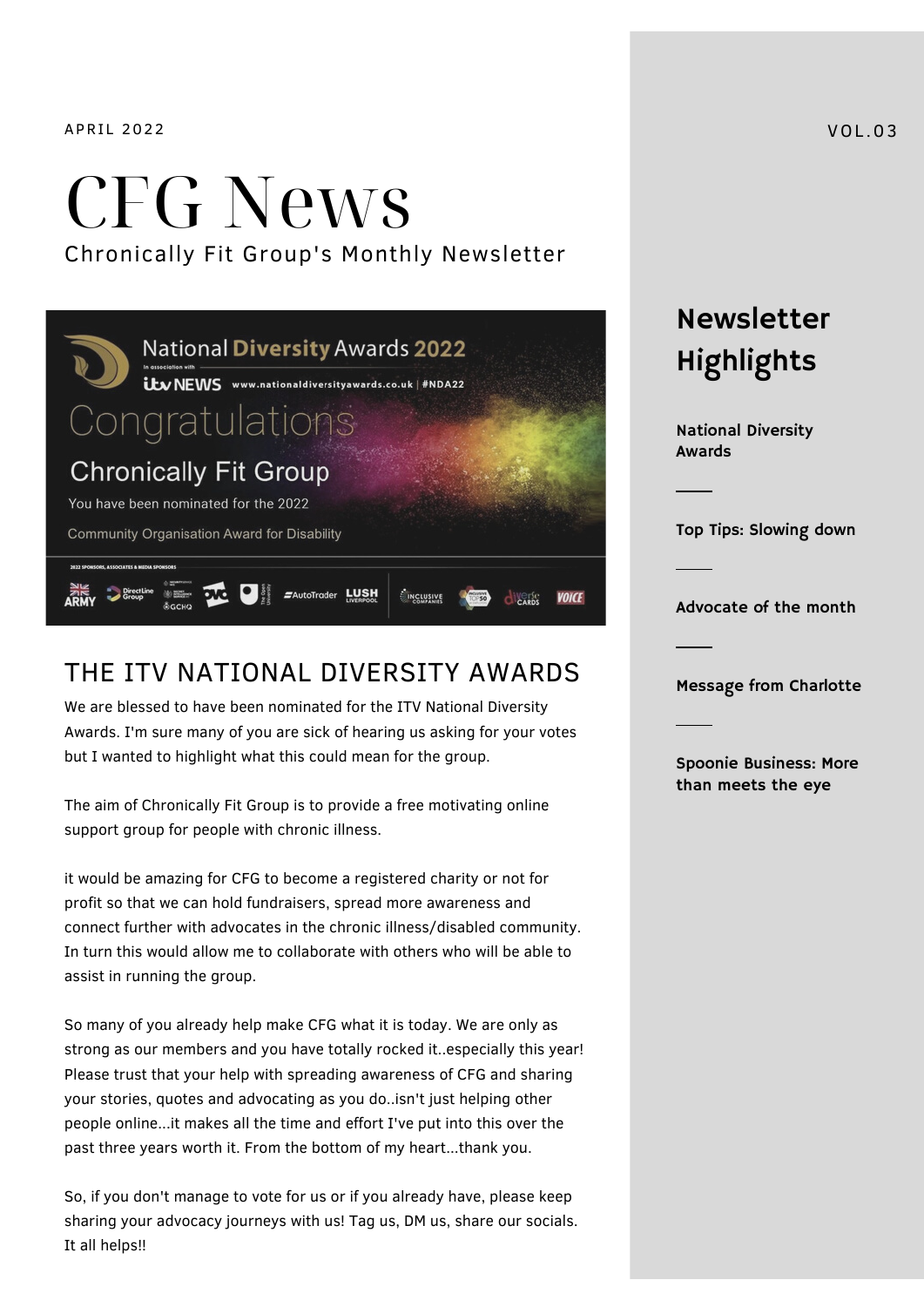### **Knowing when to slow down...**

*by Charlotte Bull*

Something that frequently comes up in conversations I have with fellow spoonies is our inability to slow down..to take breaks and to rest up. I am a bit of a fool for this too!

Call it FOMO, guilt or just that you are so desperate not to allow your illness to control your life and the decisions you have made. Whatever your reasoning is..PAY ATTENTION TO YOUR BODY!

Having the support from Chronically Fit Group has not only given me something to focus on in my flare up times but also a real sense of supportive community. I mean, it's the end of the first week of May and I have only just managed to pull together the energy to release the end of April newsletter.  $@chronic le of chartotte$ 



I have really used CFG to connect with others who understand my world, the flare ups, the spoon theory and living with a chronic illness. It has given me access to the people who will encourage me to rest but also to get back up again. Get back on the horse and keep moving forward.

Something I struggle most with is when my body feels exhausted but my mind is still going at 100mph. Thinking and overthinking, planning and just not truly resting. Some things that help me are; colouring, listening to music, guided meditation and making a room dark and popping on a series (usually for me that's NCIS). Also, taking myself away from the virtual world. Social media can be a bit much sometimes and sends my mind into overdrive.

DON'T FORGET - Resting is not for the weak.

Some of our best moments come from when we take a step back and rest our body and mind. Live in the moment and breathe. Breathe in.......Breathe out. You've got this.